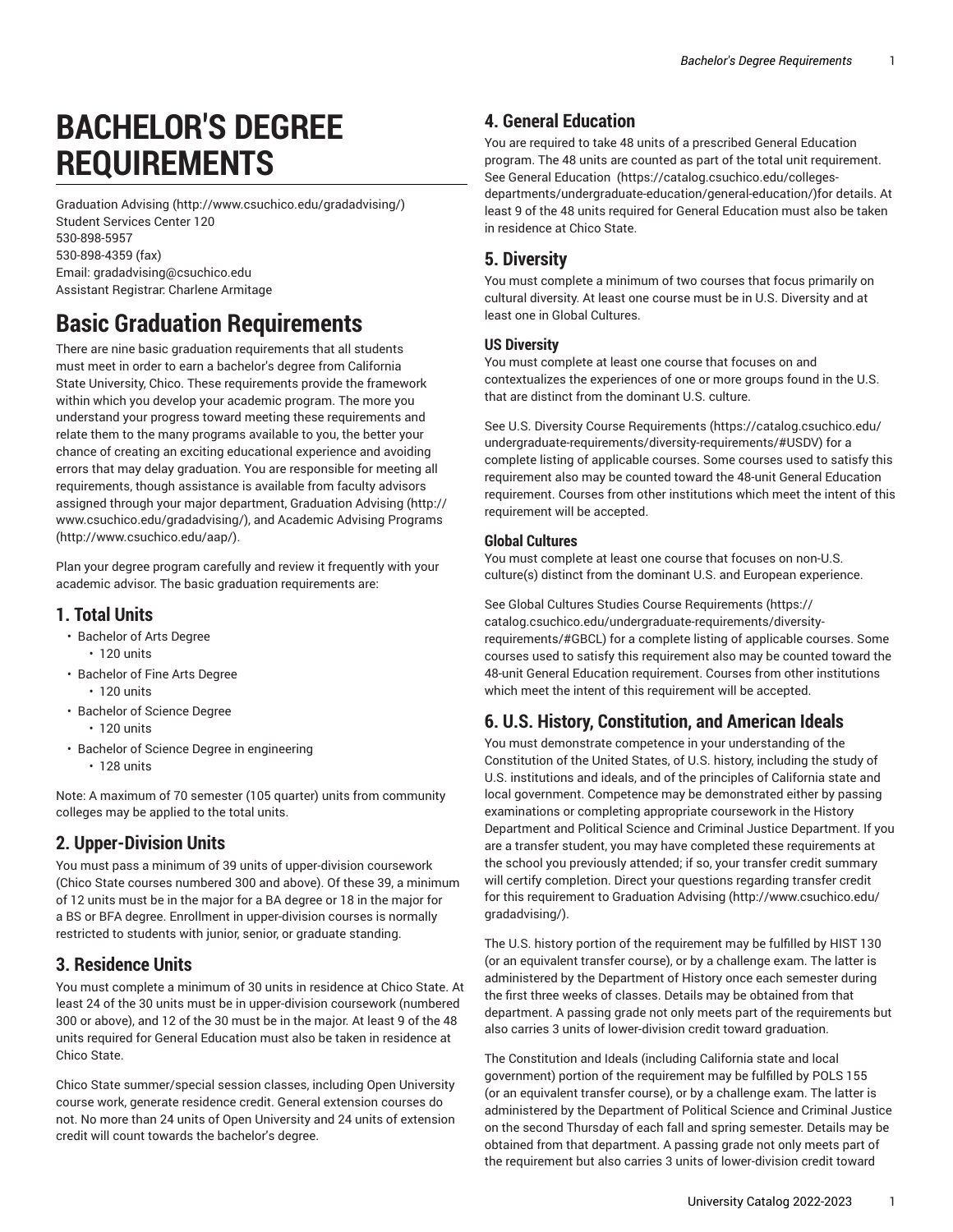graduation. If you have completed the requirement in the Constitution of the United States, but not the requirement in California state and local government, you should take POLS 402, or see [Graduation Advising](http://www.csuchico.edu/gradadvising/) ([http://www.csuchico.edu/gradadvising/\)](http://www.csuchico.edu/gradadvising/) for other options. A special California state and local government exam is also administered by the department for students who wish to demonstrate competence with or without earning credit. See the Department of Political Science and Criminal Justice for details.

#### **7. Mathematics/Quantitative Reasoning and Writing Requirements**

You must demonstrate competence in your use of writing and mathematics/quantitative reasoning.

To satisfy the University's Writing Across the Curriculum [\(EM 17-009](http://www.csuchico.edu/prs/EMs/2017/17-009.shtml/) ([http://www.csuchico.edu/prs/EMs/2017/17-009.shtml/\)](http://www.csuchico.edu/prs/EMs/2017/17-009.shtml/)) requirement, you must complete a GE Written Communication (A2) course with a grade of C- or higher, and a Graduation Writing Assessment Requirement (GW) course in your major with a grade of C- or higher. You also must complete two additional Writing (W) courses.

To satisfy the University's mathematics/quantitative reasoning requirement, you must pass a GE Quantitative Reasoning (B4) course with a grade of C- or higher.

See [Mathematics/Quantitative](https://catalog.csuchico.edu/undergraduate-requirements/mathematicsquantitative-reasoning-writing-requirements/) Reasoning and Writing Requirements ([https://catalog.csuchico.edu/undergraduate-requirements/](https://catalog.csuchico.edu/undergraduate-requirements/mathematicsquantitative-reasoning-writing-requirements/) [mathematicsquantitative-reasoning-writing-requirements/](https://catalog.csuchico.edu/undergraduate-requirements/mathematicsquantitative-reasoning-writing-requirements/)) for more information.

#### **8. An Approved Major**

You must complete an approved major program. Major program requirements are described fully in the *University Catalog*.

#### **9. Grade Point Average**

You must attain at least a 2.0 cumulative grade point average that includes both transfer and Chico State work, at least a 2.0 in courses required for the major, and at least 2.0 in all work taken at Chico State. Some majors may have additional grade point average requirements. They are described in each major program description.

## **Exception and Waivers of Academic Policy**

Exceptions to the University's academic policies will be considered only by petitioning the department office in the case of major requirements or Graduation Advising for University requirements. The latter petitions may require departmental, college, and administrative approval and will be considered only during the student's last semester before graduation. Direct your questions to [Graduation Advising \(http://www.csuchico.edu/](http://www.csuchico.edu/gradadvising/) [gradadvising/\)](http://www.csuchico.edu/gradadvising/).

## **How to Apply for Your Bachelor's Degree**

Congratulations on arriving at this point in your academic career! Please note the following important information as you prepare for graduation.

#### **Steps to Take to Graduate**

- 1. Make sure you have declared all majors and minors you intend to complete and dropped any you do not intend to complete. You can review your declared majors and minors on your degree progress report, through your Student Center on your Portal account.
- 2. [Complete the online graduation application \(https://](https://www.csuchico.edu/gradadvising/graduation-application.shtml/) [www.csuchico.edu/gradadvising/graduation-application.shtml/\)](https://www.csuchico.edu/gradadvising/graduation-application.shtml/). The

graduation application includes a filing fee. If you have any questions, please contact Graduation Advising at 530-898-5957.

- 3. Meet with your faculty advisor to review your progress towards completion of your major(s).
- 4. Meet with your faculty advisor to review your progress towards completion of your minor(s).
- 5. Take care of any debts you owe to the University.
- 6. Register to participate in the [spring commencement](https://www.csuchico.edu/commencement/) [\(https://](https://www.csuchico.edu/commencement/) [www.csuchico.edu/commencement/](https://www.csuchico.edu/commencement/)) ceremony, if desired.

#### **Final Graduation Review**

The University will review your progress toward completion of the degree and send you a notice via your Wildcat email account regarding your remaining requirements. (Note filing deadlines below). If you meet all degree requirements, the University will order and mail your diploma. If you do not meet all the requirements you will be sent a non-qualifying letter via your Wildcat email.

#### **Substitutions**

Any changes that need to be made to your major(s) or minor(s) must be approved by your department advisor. This approval *must* then be sent to [Graduation Advising \(http://www.csuchico.edu/gradadvising/](http://www.csuchico.edu/gradadvising/)) from your department advisor. These substitutions are submitted electronically.

#### **Your Degree Progress Report**

Your degree progress report is an official document found on your Student Center that outlines all remaining degree requirements. The degree progress report includes:

- Total Units which include:
	- Upper-division units
	- Residence units
- General Education
- General graduation requirements
- Major and minor (if applicable) requirements
- Grade point deficiencies

#### **Filing Deadlines**

| To graduate at the end of: | <b>Your Deadline is:</b>     |
|----------------------------|------------------------------|
| Spring Semester            | May 15 of previous year      |
| Summer term                | August 15 of previous year   |
| Fall Semester              | December 15 of previous year |

#### **Filing Fees**

| <b>Type of Request</b>  | <b>Amount You Pay</b> |
|-------------------------|-----------------------|
| <b>Graduation fee</b>   | \$68                  |
| Late fee                | \$10                  |
| Refiling fee            | Ś8                    |
| Diploma replacement fee | \$12                  |

Note: Fee amounts are subject to change.

## **Graduation Cycles**

The University has three graduation cycles and official graduation dates that coincide with the end of our three terms: summer, fall, and spring.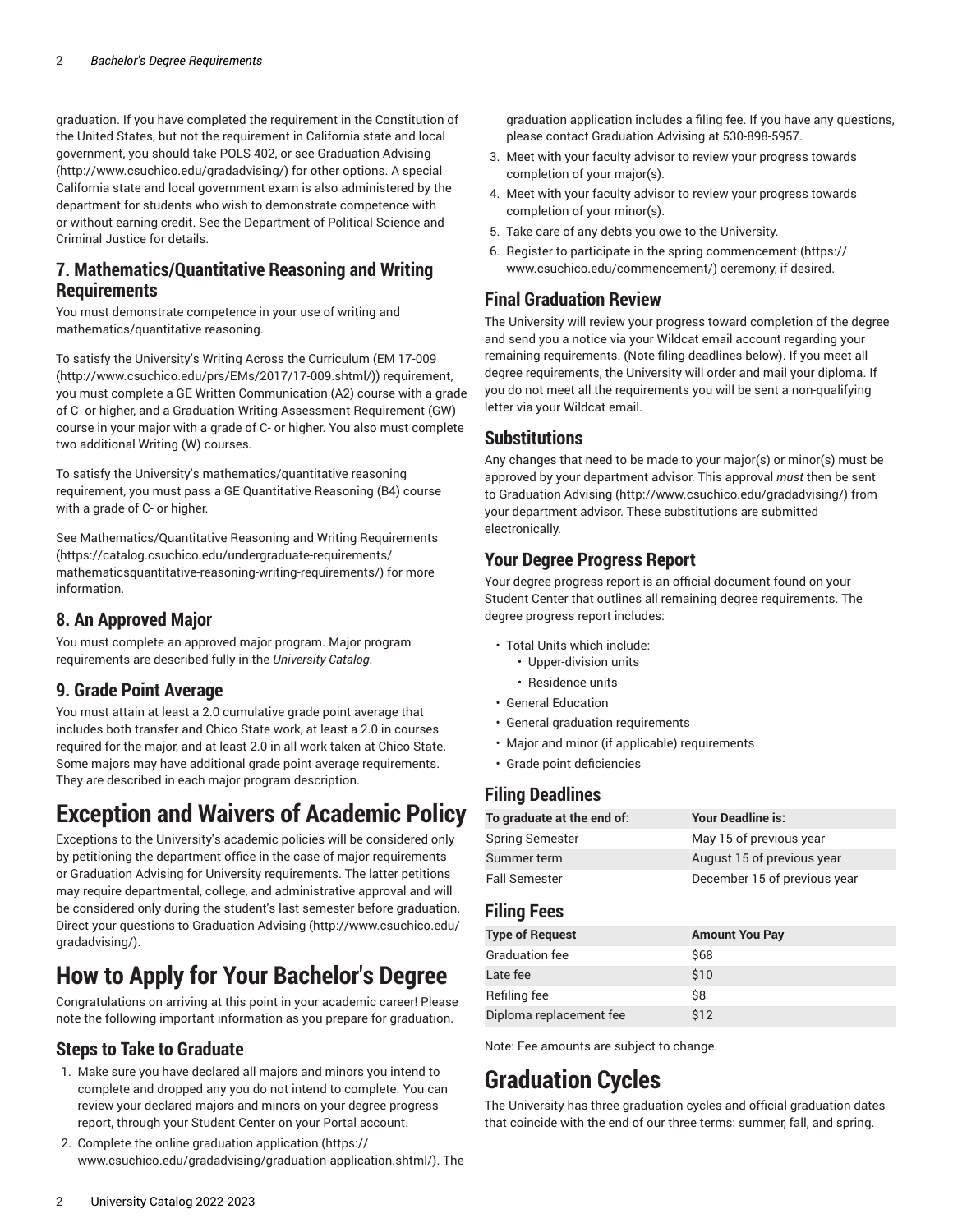To qualify for graduation for any given term, you must fully complete all degree requirements by the official graduation date.

| <b>Graduate Cycle</b>  | <b>Complete All Requirements By:</b> |
|------------------------|--------------------------------------|
| Summer Semester        | August 31                            |
| <b>Fall Semester</b>   | December 31                          |
| <b>Spring Semester</b> | May 31                               |

If you plan to complete coursework in your last term at another college or university, it must be finished in accordance with these dates. To qualify for graduation for any given term, you must fully complete all degree requirements, including applying for your bachelor's degree, by the official graduation date.

## **Spring Commencement Ceremony**

Commencement occurs in May. Commencement ceremonies accommodate students graduating in spring, summer, or fall, as well as those who graduated the preceding fall and summer terms if they did not already participate in a prior ceremony. For information on how to participate in the commencement ceremony, please check the [commencement website.](https://www.csuchico.edu/commencement/) [\(https://www.csuchico.edu/](https://www.csuchico.edu/commencement/) [commencement/\)](https://www.csuchico.edu/commencement/)

Participation in formal commencement is not a guarantee that you have officially graduated. You will graduate only when you follow all steps outlined here and meet all degree requirements.

### **Changing Your Date of Graduation or Not Qualifying for Graduation**

If you do not fully complete all degree requirements, [Graduation Advising](http://www.csuchico.edu/gradadvising/) ([http://www.csuchico.edu/gradadvising/\)](http://www.csuchico.edu/gradadvising/) will e-mail you a non-qualifying notification. If you need to change your date of graduation or do not meet degree requirements for the semester in which you applied to graduate, you need to re-file for graduation by submitting a new graduation application and paying the refiling fee. If you are refiling after more than one year, you will be charged a late fee.

## **Multiple Majors**

Upon completion of all degree requirements, you will receive one of the following degrees: Bachelor of Arts (BA), Bachelor of Science (BS), or Bachelor of Fine Arts (BFA). If you complete two or more majors within the same degree (BA, BS, or BFA), then all majors will appear on a single diploma. If you complete two or more majors that lead to different degrees, each degree, with all majors and options leading to that degree are listed on separate diplomas.

### **Honors in General Education and Honors in the Major**

If you are graduating with Honors in General [Education](https://catalog.csuchico.edu/colleges-departments/undergraduate-education/honors-program/) ([https://](https://catalog.csuchico.edu/colleges-departments/undergraduate-education/honors-program/) [catalog.csuchico.edu/colleges-departments/undergraduate-education/](https://catalog.csuchico.edu/colleges-departments/undergraduate-education/honors-program/) [honors-program/](https://catalog.csuchico.edu/colleges-departments/undergraduate-education/honors-program/)) and/or honors in your major, please check with an Honors [Program](http://www.csuchico.edu/honors/) ([http://www.csuchico.edu/honors/\)](http://www.csuchico.edu/honors/) advisor for approval procedures.

## **Debts Owed the University**

You will not graduate if you owe money to the University. Be sure to check with departments to learn if you owe money for equipment, books, fines, or other fees.

### **Misspelled Names and Incorrect Addresses**

The graduation application includes a line that states "You may make minimal changes to the name that exists below. If you need to make a legal name change contact the Office of the Registrar. If you do not update the application correctly and you want the diploma corrected, you will need to order a replacement diploma, including a \$12 fee and a legible diploma order form.

The application also lists a location to send the diploma 12 weeks after the semester has ended. At any point before the diploma is ordered you can change this address in your Student Center by changing the diploma address as well as the permanent address.

If we do not receive an accurate diploma address and the diploma is not received, students will have to submit a diploma order form, including a \$12 replacement fee and the new address.

## **Your Diploma**

Diplomas are mailed approximately 10-12 weeks after each official graduation date. Included on your diploma are:

- Degree (BA, BS or BFA)
- Major and option, if applicable
- Date of graduation
- Honors, if applicable

If you have multiple majors with the same degree (BA, BS, or BFA), all majors will appear on your diploma. Please note that minors, major patterns, emphasis and certificates earned do not appear on your diploma.

## **Degree Verification**

An official transcript of your permanent record is the most complete document of your academic history at Chico State. It indicates all degrees, majors and options within the major, minors, certificates, and honors awarded. Your official transcript is available from [Student](http://www.csuchico.edu/sro/index.shtml/) Records and [Registration \(http://www.csuchico.edu/sro/index.shtml/\)](http://www.csuchico.edu/sro/index.shtml/). Once your degree and major(s) have been posted to your official academic record, no changes can be made. Grades may not be changed, retroactive withdrawals or academic renewal will not be allowed, nor will Incomplete grades be changed. If you have an Incomplete grade in a class that is not required for graduation that you plan to complete, you must complete the class by your date of graduation.

## **Minors**

Completion of a minor may be a requirement for some major programs; check with your major advisor. Usually, a minor is not a graduation requirement; however, completing one may be a useful addition to your academic program. The number and type of units required for a minor are specified in the *University Catalog*. Minors range from 18 to 30 semester units; at least 6 units must be in upper-division courses (those numbered 300 or above). All courses comprising a minor must be taken for a letter grade, except for those courses graded CR/NC only. A cumulative GPA of 2.0 or higher is required in all courses applicable to a minor. General Education courses required for a minor may count for both General Education and the minor. There is no residence requirement for completion of a minor. An academic department may approve completion